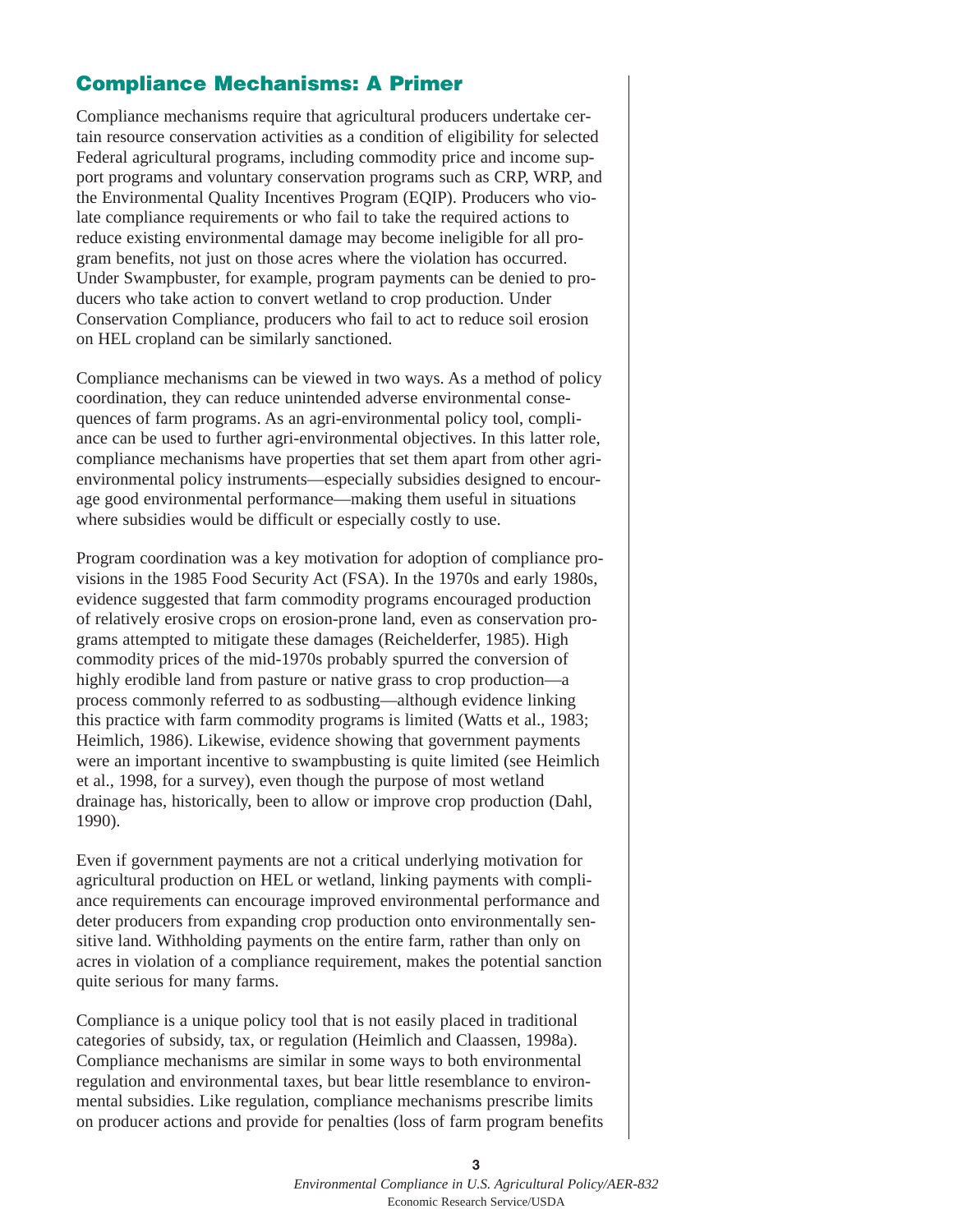in the case of noncompliance). Like taxes and fees, however, violation does not imply illegal activity and maximum penalties are limited and known in advance. Unlike an environmental subsidy program (e.g.,  $EQIP<sup>1</sup>$ ), producers do not receive a benefit in exchange for taking an action that enhances (or is designed to enhance) environmental performance. Instead, they are penalized, through withholding of benefits from otherwise unrelated programs, when an environmental standard is not achieved. One could argue that programs with a compliance requirement actually seek a "bundle" of benefits including environmental protection. However, there is no evidence to suggest that commodity program design is influenced by the potential for environmental benefits through compliance. Thus, the economic properties of compliance mechanisms are quite different from those of a classic environmental subsidy program.

In general, compliance mechanisms are not subject to some of the problems that can arise with the use of environmental subsidies. For example, poorly designed subsidies for environmental improvement can encourage producers to continue or expand crop production where it would not otherwise be profitable, sometimes undercutting environmental gains (see Claassen et al., 2001, for a full discussion). Moreover, compliance mechanisms do not require subsidy payments *in addition* to those already in place through price and income support or other programs.2 Note, however, that the effective level of income support provided to complying producers is reduced by the cost of complying with soil and wetland conservation requirements. These farm commodity programs provide much of the underlying incentive for producers to comply.

Compliance mechanisms may be particularly well suited to deter certain environmentally damaging actions. For example, a hypothetical subsidy program designed to prevent wetland drainage would require policymakers to pay for protection of all wetlands on agricultural land—a potentially expensive proposition—or decide which wetlands are sufficiently vulnerable to agricultural conversion as to warrant protection—a potentially difficult task (Heimlich and Claassen, 1998b). In contrast, Swampbuster penalties are assessed when a violation occurs, eliminating the need for broad-based subsidies or the need to anticipate the potential for a violation to occur on any given wetland. No direct costs are imposed on producers, although there may be an opportunity cost associated with production forgone on wetlands that would otherwise have been converted to crop production.

The success of compliance mechanisms depends on the commodity programs that provide most of the compliance incentive. Farm commodity programs have been in place for more than 65 years and their benefits have been largely capitalized into the value of farmland (Goodwin et al., 2003; Ryan et al., 2001; Barnard et al*.*, 1997; Duffy et al*.*, 1994).<sup>3</sup> For many producers, the ability to purchase land or pay cash rent depends significantly on government payments. In addition to introducing compliance mechanisms, the 1985 FSA shifted the emphasis of commodity programs from price support to income support. With a market price support program, farmers could benefit from farm programs without direct participation (sometimes referred to as "free riding"). With income support payments, producers must participate to receive benefits. Consequently, many producers may feel that they

<sup>1</sup>Through EQIP, the Federal Government shares the cost of installing or adopting conservation practices that address key resource concerns.

2The Government does bear some cost for existing compliance programs. USDA provides conservation planning and technical assistance to producers without charge. Effective monitoring and enforcement by USDA can also be costly. These costs, however, are not specific to compliance mechanisms. They would generally be incurred with the implementation of other types of agri-environmental programs as well.

<sup>3</sup>A compliance requirement, to the extent it reduces a producer's net return to farm program participation, may also reduce capitalization.